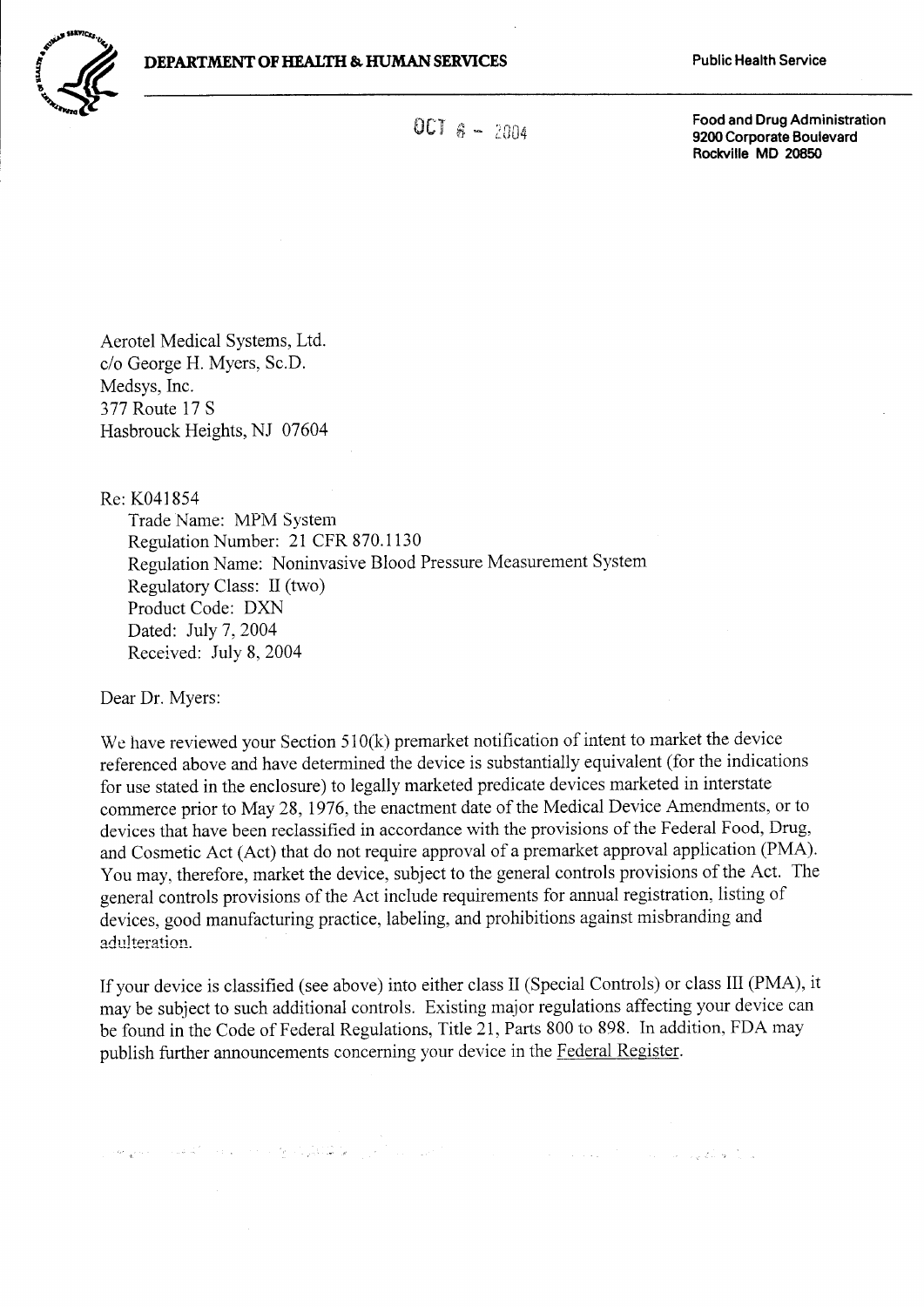Page 2 – George H. Myers, Sc.D.

Please be advised that FDA's issuance of a substantial equivalence determination does not mean that FDA has made a determination that your device complies with other requirements of the Act or any Federal statutes and regulations administered by other Federal agencies. You must comply with all the Act's requirements, including, but not limited to: registration and listing (21 CFR Part 807); labeling (21 CFR Part 801); good manufacturing practice requirements as set forth in the quality systems (QS) regulation (21 CFR Part 820); and if applicable, the electronic product radiation control provisions (Sections 531-542 of the Act);2I CFR 1000-1050, This letter will allow you to begin marketing your device as described in your Section 510(k) premarket notification. The FDA finding of substantial equivalence of your device to a legally marketed predicate device results in a classification for your device and thus, permits your device to proceed to the market.

If you desire specific advice for your device on our labeling regulation (21 CFR Part 801), please contact the Office of Compliance at (301) 594-4648. Also, please note the regulation entitled, "Misbranding by reference to premarket notification" (21CFR Part 807.97). You may obtain other general information on your responsibilities under the Act from the Division of Small Manufacturers, International and Consumer Assistance at its toll-free number (800) 638-2041 or (301) 443-6597 or at its lnternet address http://www.fda.gov/cdrh/dsma/dsmamain.html

Sincerelv vours.

 $n/$ July *MMUMO* for

Director Division of Cardiovascular Devices Office of Device Evaluation Center for Devices and Radiolosical Health

Enclosure